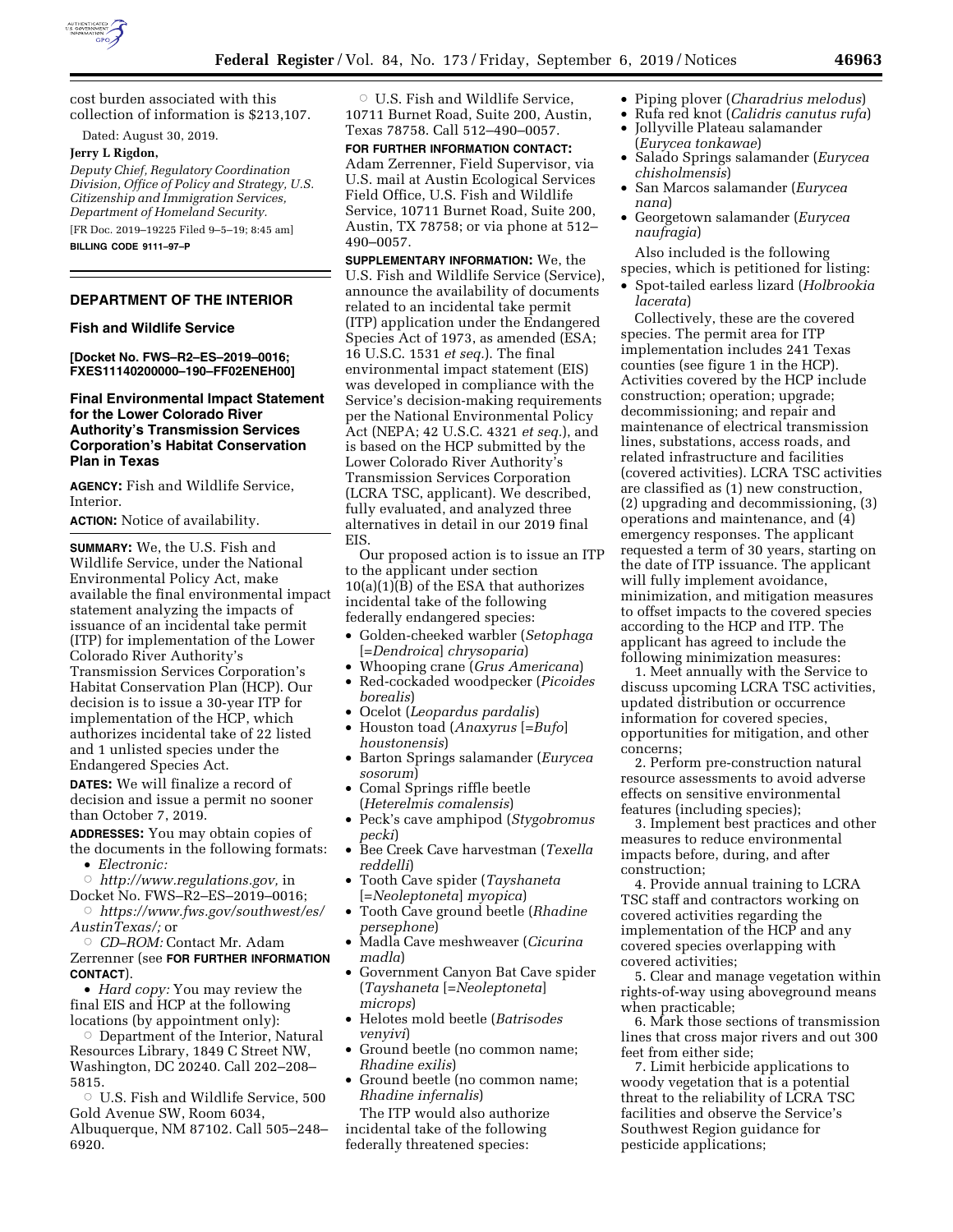8. Restore preconstruction contours and revegetate construction sites and any other places where soil is disturbed within rights-of-way;

9. Avoid causing subsurface disturbances to wetlands, riparian areas, and aquatic habitats;

10. Use erosion and sedimentation controls as required by the Texas Commission on Environmental Quality or local ordinances to address storm water discharges during construction;

11. Avoid causing subsurface disturbances to wetlands, riparian areas, and aquatic habitats; and

12. Disturb the least amount of habitat as possible for safely implementing the covered activities.

The mitigation measures include the following commitments:

1. Ratios will be applied at varying levels, depending on direct versus indirect effects, assumed occupied versus confirmed occupied habitat, and when designated critical habitat or conservation lands benefitting the species are impacted.

2. Mitigation will occur through one or more of the following:

a. A Service-approved conservation bank, with priority given to banks that have the covered activities within their service area;

b. Service-approved in-lieu fee programs;

c. Third-party conservation providers implementing Service-approved conservation actions; or

d. Permittee-implemented Serviceapproved conservation actions.

3. In the unlikely event that no practicable opportunities exist for carrying out mitigation obligations in connection with a covered activity, LCRA TSC will work with the Service to identify other types of practicable mitigation solutions for the covered species, which may include but are not limited to:

a. Approval of alternate means of mitigation delivery, such as translocating or repatriating covered species, enhancement of functional habitat for covered species, or restoration of degraded habitat for covered species;

b. Approval of methods to reduce or eliminate other threats to the covered species; and

c. Funding for research or studies regarding the covered species that further scientific understanding of how to manage and conserve those species.

4. If LCRA TSC starts a covered activity prior to mitigating, they will mitigate an additional 25 percent plus an additional 5 percent each year that mitigation is delayed.

5. The Service will review and approve all mitigation, except where

covered activities occur within the service area of a conservation bank for the impacted covered species.

6. If a covered activity will take more than one covered species within the same location, then:

a. The mitigation can also count towards those species, if they are all present within the same location on the mitigation lands (*i.e.* stacked); and

b. A stacked mitigation credit can only be used once, regardless whether all of the species within the mitigation were impacted by the covered activity.

In addition to this notice, the Environmental Protection Agency (EPA) is publishing a notice announcing the EIS, as required under the Clean Air Act, section 309 (42 U.S.C. 7401 *et seq.;*  see EPA's Role in the EIS Process below).

### **Background**

The applicant has applied for an ITP under the ESA that would authorize incidental take of the covered species and would be in effect for a period of 30 years. The proposed incidental take of the covered species would occur from lawful non-Federal activities from the applicant's covered activities in the permit area. The HCP includes counties where LCRA TSC currently has facilities, counties LCRA TSC expects they may have future facilities, and a buffer around those counties. The final EIS considers the direct, indirect, and cumulative effects of implementing the HCP, including measures to minimize and mitigate such impacts to the maximum extent practicable.

Section 9 of the ESA and its implementing regulations in title 50 of the Code of Federal Regulations (CFR) prohibit ''take'' of fish and wildlife species listed as endangered or threatened under the ESA. The ESA defines ''take'' as ''to harass, harm, pursue, hunt, shoot, wound, kill, trap, capture, or collect listed animal species, or attempt to engage in such conduct'' (16 U.S.C. 1533). The term ''harm'' is defined in the regulations as significant habitat modification or degradation that results in death or injury to listed species by significantly impairing essential behavioral patterns, including breeding, feeding, or sheltering (50 CFR 17.3). We may, however, under specified circumstances, issue permits that allow the take of federally listed species, provided the take is incidental to, and not the purpose of, otherwise lawful activities. Regulations governing ITPs for endangered and threatened species are at 50 CFR 17.22 and 17.32, respectively.

We published a notice of intent (NOI) in the **Federal Register** on July 11, 2017

(82 FR 35539), to determine the scope of issues and alternatives to be addressed in the EIS. Publication of the NOI initiated a 30-day scoping period, during which the Service solicited comments regarding potential impacts associated with and identification of alternatives to the proposed Federal action for the Service to address in their NEPA environmental review document. The Service held scoping meetings in Corpus Christi, Austin, Midland, and College Station, Texas, in August 2017. The scoping comment period closed on August 30, 2017.

Nine individuals attended scoping meetings, and the Katy Prairie Conservancy and National Park Service each submitted a comment letter. The Service considered the scoping comments and incorporated ideas into the environmental effects analysis, as applicable.

We published a notice of receipt of the application and availability of the HCP and a draft EIS in the **Federal Register** on April 29, 2019 (84 FR 18075). The public comment period closed on June 13, 2019. We received nine comments, one from the Texas Historical Commission with only minor editing suggestions, one from the Environmental Protection Agency (EPA) with no comment, four from tribes (three with no comments or concerns, and one requesting to be a consulting party), one from Texas Parks and Wildlife Department, and two comments that were not substantive. Appendix B of the final EIS provides the comments, responses, and information on where the Service made changes to the HCP/EIS.

### **Decision**

We intend to issue an ITP allowing the applicant to implement the proposed HCP, identified as the preferred alternative in the final EIS. We determined that the preferred alternative best balances the protection and management of habitat for the covered species, while allowing for the covered activities to be authorized under a longer-term permit. Considerations used in this decision include: (1) Minimization and mitigation measures that will benefit the covered species by permanently preserving more acreage than is removed, (2) the focus of mitigation in single parcels when acreage impacted will likely come from patches spanning linear projects, (3) mitigation measures that will fully offset anticipated impacts to the covered species and will contribute to their recovery, and (4) that the HCP is consistent with species